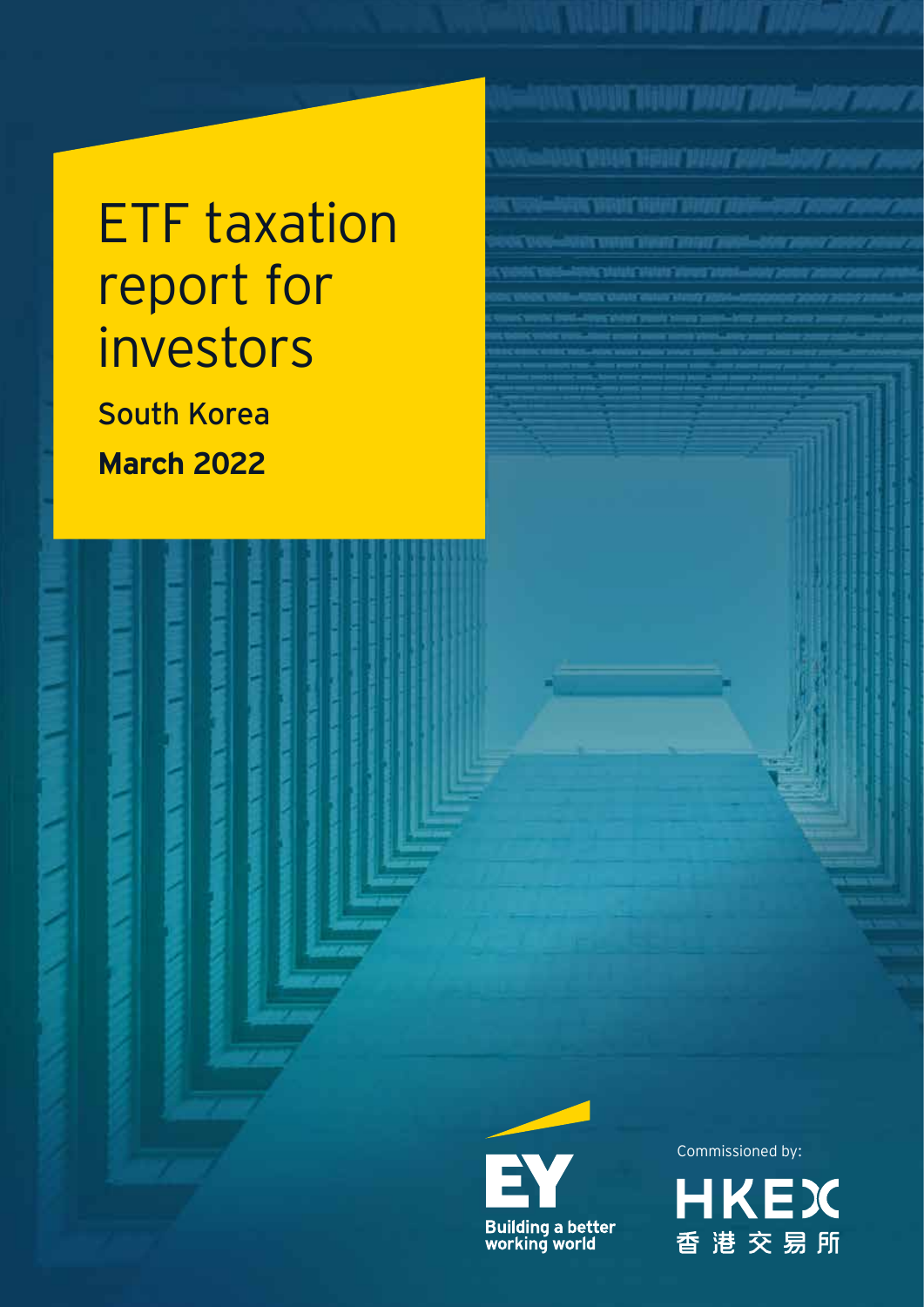# **Introduction**

Exchange Traded Funds (ETFs) continue to gain popularity by investors as an efficient mechanism to gain a broad array of desired market access. While return on investment (ROI) is a key priority, costs play an important role in maximizing ROI. One significant yet lesser understood cost with investing in ETFs is taxation. This is especially true for any cross-border investments which are normally subject to multiple instances of taxation.

In this Report, EY teams examine the impact of different types of ETFs on South Korea-based investor returns across key markets, ETF types and domiciles.

# Types of ETFs compared

Common forms of ETFs compared in this Report include the following:

#### **Hong Kong ETF**

Hong Kong unit trust authorized by the Securities and Futures Commission of Hong Kong.

# **Luxembourg ETF**

Capital company constituted as a Société d'Investissement à Capital Variable (SICAV)/ Société d'Investissement à Capital Fixe (SICAF).

# **Irish ETF**

Irish Collective Assetmanagement Vehicle (ICAV) authorized as an Undertaking for Collective Investment in Transferable Securities (UCITS).

**US ETF**

Illustration using MSCI China Index ETFs:

Regulated Investment Company and satisfies specific requirements.

# **South Korean ETF**

Trust type collective investment vehicle which meets specific requirements under Financial Investment Service and Capital Market Act of South Korea.

# General basis of preparation

- 1. This Report is general in nature.
- 2. It does not consider any transfer taxes such as stamp duty.
- 3. It considers only income tax/WHT effect on dividend and interest income received by the ETFs, and excludes capital gains tax or tax on trading profits/losses.
- 4. The distribution from ETFs are considered to be normal dividend and/or distribution (practically subject to local variances).
- 5. All investors are institutional corporate investors and tax residents in their domicile location(s), and subject to standard corporate income tax rate. Individual circumstances have not been considered.
- 6. To the extent domestic unilateral tax credit is available and considered, it is assumed that the necessary criteria are satisfied and the available tax credit will be within the prescribed limit.
- 7. Some jurisdictions may have regulatory restrictions on cross-border investments. Investors should seek separate legal and regulatory advice in this regard as this Report focuses solely on the potential tax implications of investing into different types of ETFs.
- 8. It does not consider any EU non-discrimination directives or relevant rules.

# Multiple instances of taxation on ETFs

An investor's ETF returns can generally be subject to tax at three levels:



This Report is prepared for informational purposes and supported by the ETF Tax Calculator. It sets out the key summary of the preparation basis as well as underlying assumptions. For more details, please visit: www.hkex.com.hk/ETFTaxCalculator.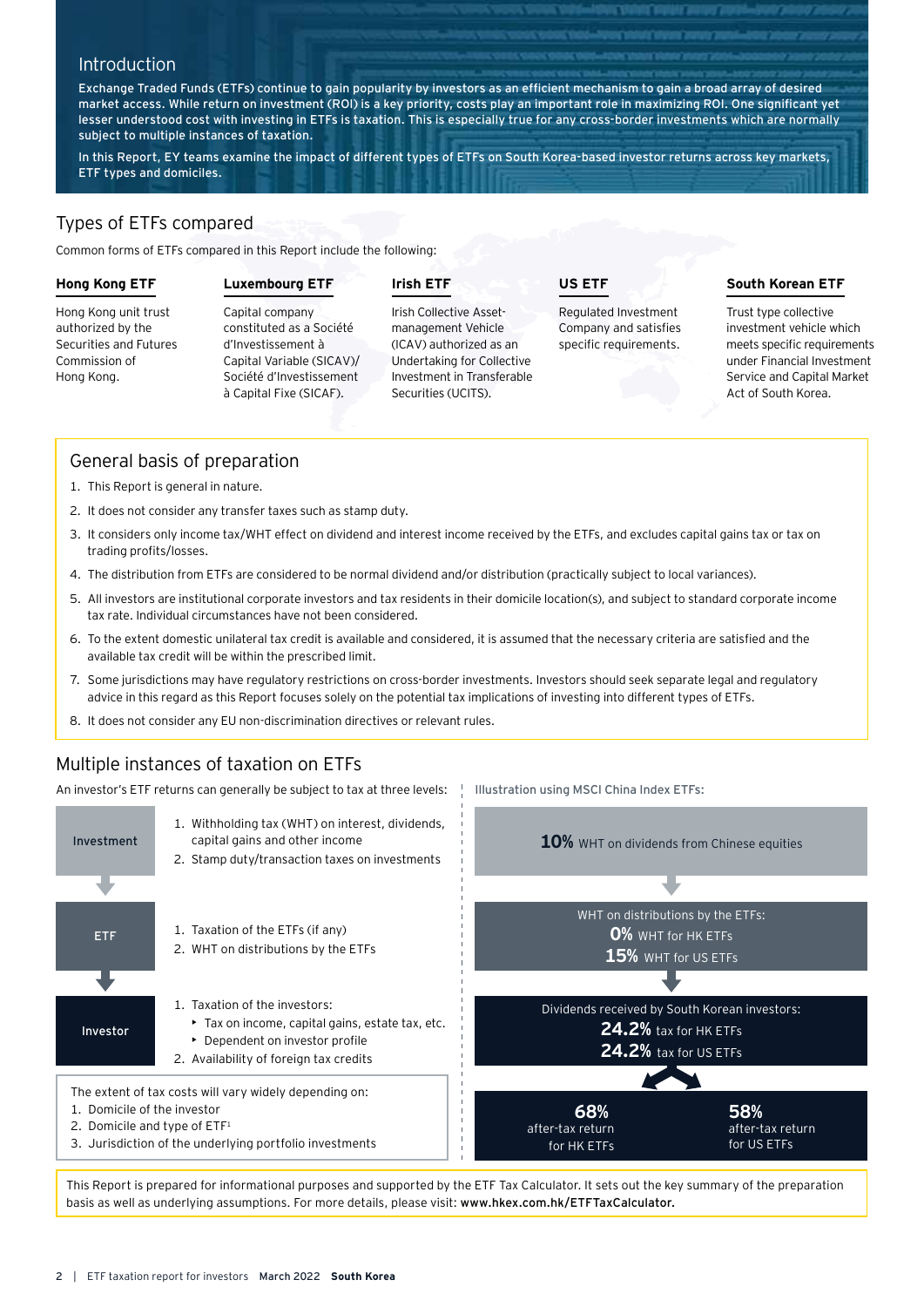# South Korean investor after-tax returns compared

Figure 1 below depicts the percentage of expected after-tax return for institutional corporate investors from investing into different domiciled ETFs which seek to track the investment results of the same selected single market equity index. It is assumed that different domiciled ETFs tracking the same index would generate the same ETF distribution before all level of taxes<sup>2</sup>.

#### Figure 1. Single market equity indices<sup>3</sup>



# Consider total cost of ownership (TCO) including tax

This Report provides evidence that significant differences can arise in after-tax returns for ETFs domiciled in different jurisdictions. However, tax should not be the only consideration in ETF selection. Investors should evaluate ETF investment costs in the context of the TCO, including but not limited to bid-ask spread, broker commissions, total expense ratio and taxation. For more details about TCO, please read the *ETF Total Cost of Ownership primer* in the HKEX ETF webpage.

# Why Hong Kong ETFs?

Hong Kong domiciled ETFs have traditionally been recognized for their unique access to the domestic market of Mainland China. However, with the HKEX now carrying more than 140 ETFs and Leveraged and Inverse Products representing a wide range of global products, investors now have an enhanced ability to use Hong Kong ETFs to achieve their desired market exposures.

Furthermore, Hong Kong's ETF market, as a regional issuing and trading hub of ETFs, is seeing deepening liquidity driven by a continuously enhancing market structure. This translates into narrower bid-ask spread and lower trading cost for investors seeking to gain exposure to Asia and beyond via Hong Kong ETFs.

Investors can also benefit from lower tracking difference, which is a component of TCO, by trading Asia underlyings in the Asian time zone with Hong Kong ETFs as they can react to events occurring in Asia more timely.

Hong Kong ETFs may offer a tax-efficient, low-cost vehicle for investors to access a diverse range of asset classes and markets.

To learn more about Hong Kong ETFs, please visit the HKEX ETF webpage www.hkex.com.hk/etp.

To see the after-tax returns comparison on more indices, please visit: www.hkex.com.hk/ETFTaxCalculator.

#### Notes:

- 1. Especially important because this should have an impact on the following:
	- The applicable WHT rate at both the investment and investor levels
	- The applicable taxes at the ETF level
	- Access to any available tax treaty benefits
- 2. This includes portfolio level, ETF level and investor level, and does not take into account any fees to intermediates.
- 3. This Report is prepared based on the index constituents data and the applicable tax rates as of 31 December 2021. The index constituents data is provided by MSCI. For MSCI indices, the jurisdiction classification is generally determined by the company's location of incorporation and the primary listing of its securities.